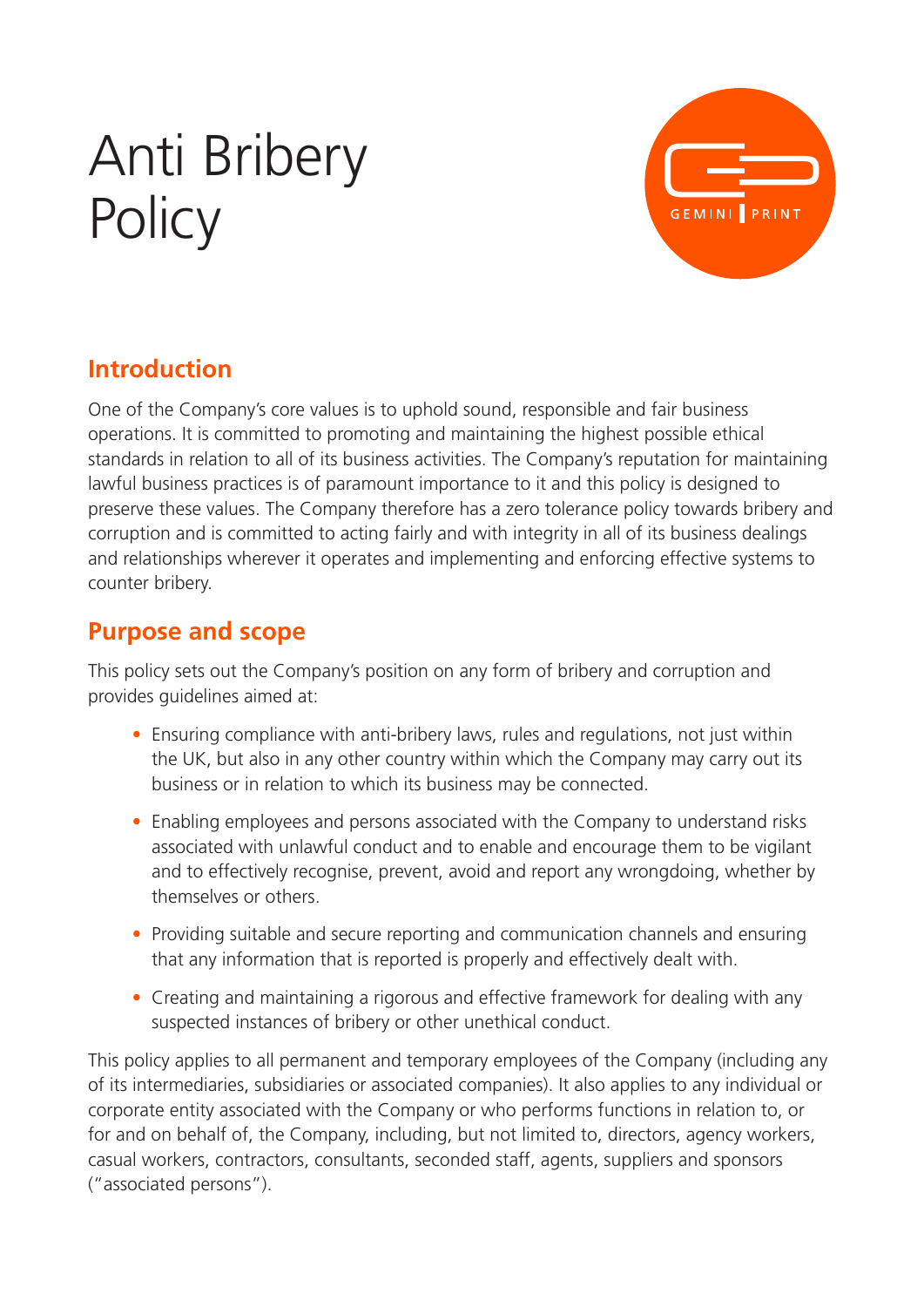All employees and associated persons are expected to adhere to the principles set out in this policy.

### **Legal obligations**

The key UK legislation on which this policy is based is the Bribery Act 2010 and it applies to the Company's conduct both in the UK and abroad.

A bribe is an inducement or reward offered, promised or provided in order to gain any commercial, contractual, regulatory or personal advantage.

It is an offence in the UK to:

- Offer, promise or give a financial or other advantage to another person (i.e. bribe a person) whether within the UK or abroad, with the intention of inducing or rewarding improper conduct.
- Request, agree to receive or accept a financial or other advantage (i.e. receive a bribe) for or in relation to improper conduct.
- Bribe a foreign public official.

You can be held personally liable for any such offence.

It is also an offence in the UK for an employee or an associated person to bribe another person in the course of doing business intending either to obtain or retain business, or to obtain or retain an advantage in the conduct of business, for the Company. The Company can be liable for this offence where it has failed to prevent such bribery by associated persons. As well as an unlimited fine, it could also suffer substantial reputational damage in connection with this offence.

#### **Policy**

All employees and associated persons are required to:

- Comply with any anti-bribery and anti-corruption legislation that applies in any jurisdiction in any part of the world in which they might be expected to conduct business.
- Act honestly, responsibly and with integrity.
- Safeguard and uphold the Company's core values by operating in an ethical, professional and lawful manner at all times.

Bribery of any kind is strictly prohibited. Under no circumstances should any provision be made, money set aside or accounts created for the purposes of facilitating the payment or receipt of a bribe.

The Company recognises that industry practices may vary from country to country or from culture to culture. What is considered unacceptable in one place may be normal or usual practice in another. Nevertheless, a strict adherence to the guidelines set out in this policy is expected of all employees and associated persons at all times.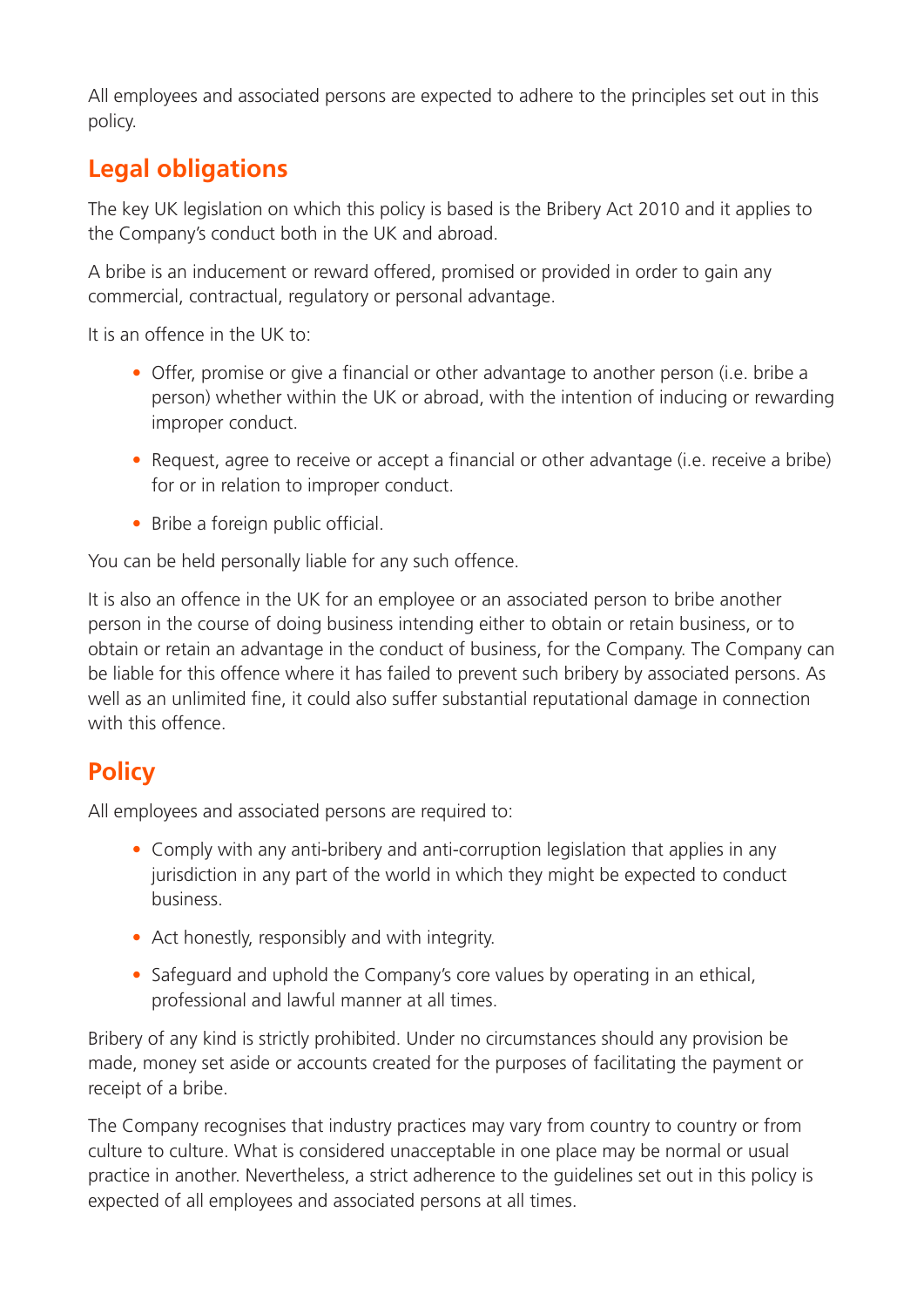If in doubt as to what might amount to bribery or other unethical conduct or might constitute a breach of this policy, you should refer the matter to your line manager.

For the Company's rules and procedures in relation to the receipt of business gifts from third parties such as clients, customers, contractors and suppliers and corporate hospitality offered to or received from such third parties, please refer to the Company's Receipt of Gifts Policy and Corporate Hospitality Policy. These policies form part of the Company's zero tolerance policy towards any form of bribery and should be read in conjunction with this policy.

The giving of business gifts to clients, customers, contractors and suppliers is not prohibited provided the following requirements are met:

- The gift is not made with the intention of influencing a third party to obtain or retain business or a business advantage, or to reward the provision or retention of business or a business advantage.
- It complies with local laws.
- It is given in the Company's name, not in the giver's personal name.
- It does not include cash or a cash equivalent (such as gift vouchers).
- It is of an appropriate and reasonable type and value and given at an appropriate time.
- It is given openly, not secretly.
- It is approved in advance by a Director of the Company.

Essentially, it is not acceptable to give, promise to give, or offer, a payment, gift or hospitality with the expectation or hope that a business advantage will be received, or to reward a business advantage already given, or to accept a payment, gift or hospitality from a third party that you know or suspect is offered or provided with the expectation that it will obtain a business advantage for them.

For the avoidance of doubt, any payment or gift to a public official or other person to secure or accelerate the prompt or proper performance of a routine government procedure or process, otherwise known as a "facilitation payment", is also strictly prohibited. Facilitation payments are not commonly paid in the UK but they are common in some other jurisdictions.

#### **Responsibilities and reporting procedure**

It is the contractual duty and responsibility of all employees and associated persons to take whatever reasonable steps are necessary to ensure compliance with this policy and to prevent, detect and report any suspected bribery or corruption in accordance with the procedure set out in the Company's Public Interest Disclosure Policy. You must immediately disclose to the Company any knowledge or suspicion you may have that you, or any other employee or associated person, has plans to offer, promise or give a bribe or to request, agree to receive or accept a bribe in connection with the business of the Company. For the avoidance of doubt, this includes reporting your own wrongdoing.

The duty to prevent, detect and report any incident of bribery and any potential risks rests not only with the Directors of the Company but applies equally to all employees and associated persons.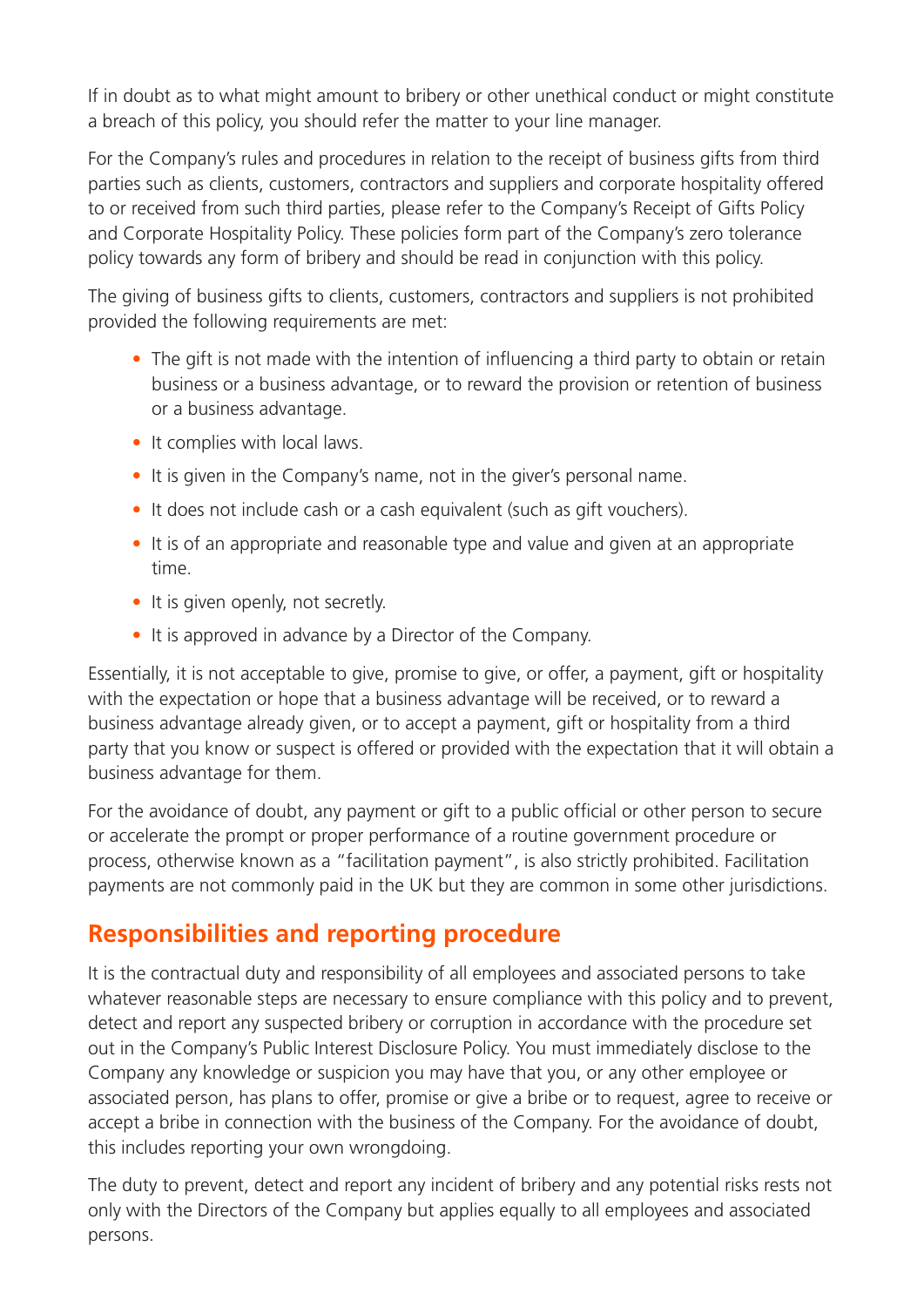The Company encourages all employees and associated persons to be vigilant and to report any inappropriate or unlawful conduct, suspicions or concerns promptly and without undue delay so that investigation may proceed and any action can be taken expeditiously. For example, if a client or potential client offers you something to gain a business advantage with the Company or indicates to you that a gift or payment is required to secure their business.

In the event that you wish to report an instance or suspected instance of bribery, you should follow the steps set out in the Company's Public Interest Disclosure Policy. Confidentiality will be maintained during the investigation to the extent that this is practical and appropriate in the circumstances. The Company is committed to taking appropriate action against bribery or other unethical conduct. This could include either reporting the matter to an appropriate external government department, regulatory agency or the police and/or taking internal disciplinary action against relevant employees and/or terminating contracts with associated persons.

The Company will support anyone who raises genuine concerns in good faith under this policy, even if they turn out to be mistaken. It is also committed to ensuring nobody suffers any detrimental treatment as a result of refusing to take part in bribery or corruption, or because of reporting in good faith their suspicion that an actual or potential bribery or corruption offence has taken place or may take place in the future.

All employees and associated persons must ensure that any contract or agreement entered into by them for or on behalf of the Company contains an appropriate clause aimed at ensuring that any third party to the contract is aware of and agrees to adhere to the contents of this policy and further, that the contract expressly sets out the consequences of noncompliance including, where appropriate, clear provision for terminating the contract in the event of non-compliance or the commission of any relevant bribery offence.

#### **Record-keeping**

All accounts, receipts, invoices and other documents and records relating to dealings with third parties must be prepared and maintained with strict accuracy and completeness. No accounts must be kept "off the record" to facilitate or conceal improper payments.

#### **Sanctions for breach**

Breach of any of the provisions of this policy will constitute a disciplinary offence and will be dealt with in accordance with the Company's disciplinary procedure. Depending on the gravity of the offence, it may be treated as gross misconduct and could render the employee liable to summary dismissal.

As far as associated persons are concerned, breach of this policy could lead to the suspension or termination of any relevant contract, sub-contract or other agreement with the associated person.

#### **Monitoring compliance**

The Company's Anti-Corruption Officer has lead responsibility for ensuring compliance with this policy and will review its contents on a regular basis. They will be responsible for